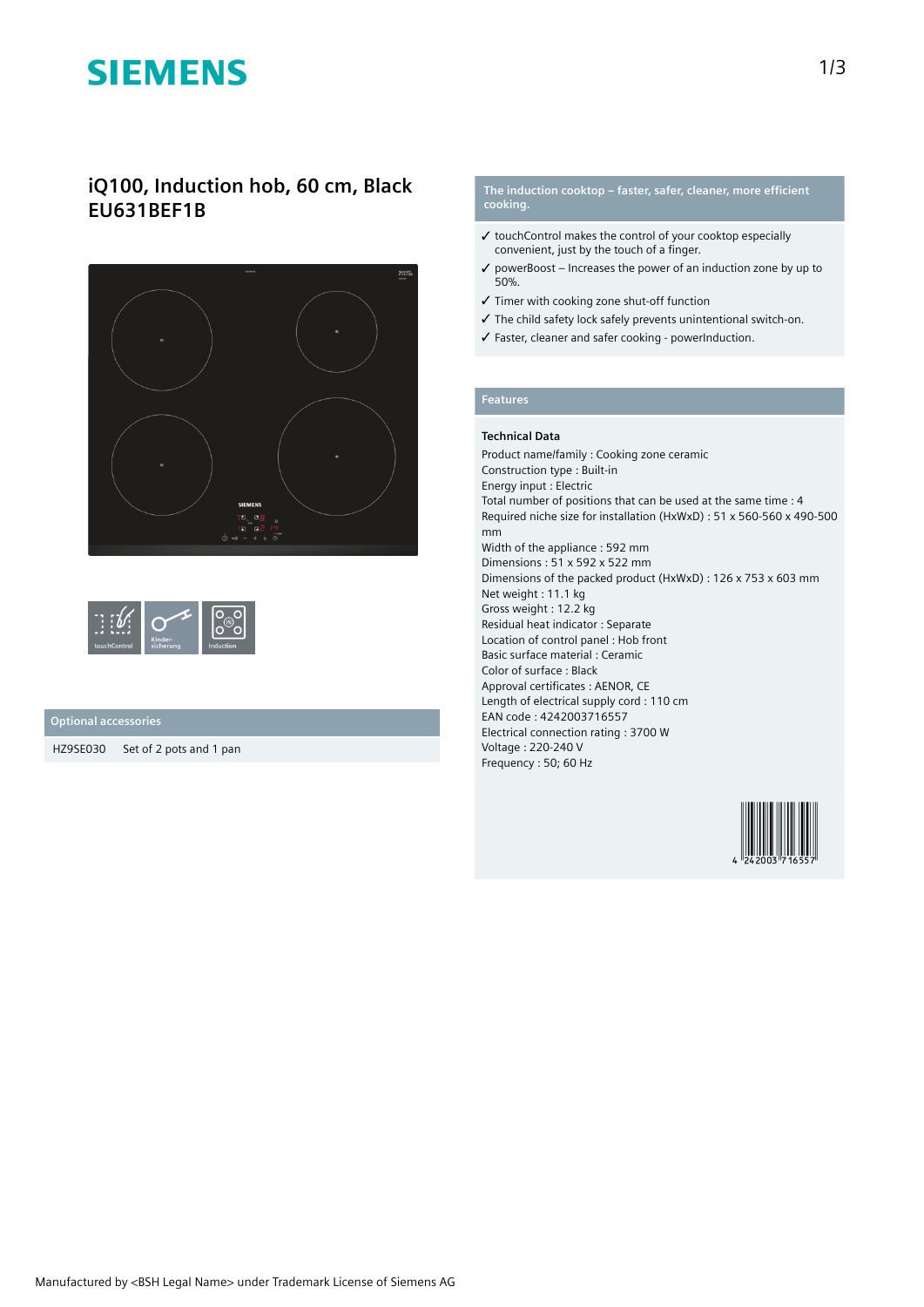# **SIEMENS**

# iQ100, Induction hob, 60 cm, Black **EU631BEF1B**

## **Features**

### **Design**

- Bevel front
- 60 cm: space for 4 pots or pans.

#### Flexibility of cooking zones

- Cooking zone front left: 180 mm, 1.8 KW (max. power 3 KW)
- Cooking zone rear left: 180 mm, 1.8 KW (max. power 3 KW)
- Cooking zone rear right: 145 mm, 1.4 KW (max power 2.2 KW)
- $\bullet$  Cooking zone front right: 210 mm, 2.2 KW (max. power 3 KW)

#### Usage convenience

- touchControl: control the power with imprinted +/- touch buttons.
- 17 power levels: precisely adapt the heat with 17 power levels (9 main levels and 8 intermediate levels).
- Timer for all zones
- : switches off the cooking zone at the end of the time set (e.g. for boiled eggs).
- Acoustic signal
- : an alarm sounds at the end of the time set (e.g. for pasta).

#### **T i m e s a v i n g & e f fi c i e n c y**

#### • Power boost setting

- $\bullet$  : boil water faster thanks to 50% more energy than at the highest standard level.
- quickStart function: when switching on, the hob automatically selects the cooking zone with cookware (when placed on a zone whilst the hob is off).
- reStart function: in case of unintentional switch-off, this feature restores all previous settings by switching on the hob again within 4 seconds.
- $\bullet$  quickStop: quickly switch off a cooking zone with one longer touch.

#### **S a f e t y**

- $\bullet$  2 stage residual heat indicators: indicates which cooking zones are still hot or warm.
- Control panel lock: prevent unintended activation of the hob.
- Main on/off switch: switch off all cooking zones at the touch of a button.
- Automatic safety switch off: for safety reasons, heating stops after a preset time if not used (possible to customise).

#### **I n s t a l l a t i o n**

- $\bullet$  This hob is equipped with a UK 3 pin plug for an easy plug & play installation. The plug limits the maximum power output to 3.7 KW. For higher power output, please select a hob without plug and ensure installation is carried out by a qualified electrician.
- Dimensions of the product (HxWxD mm): 51 x 592 x 522
- Required niche size for installation (HxWxD mm) : 51 x 560 x (490 - 500)
- Min. worktop thickness: 16 mm
- Connected load: 3.7 KW
- Connection current management (20, 16, 13, 10 Amps options): limit the maximum power if needed (depends on fuse protection of electric installation).
- Power cord 1.1 m UK 3 pin plug: plug and play, no electrician required for installation.